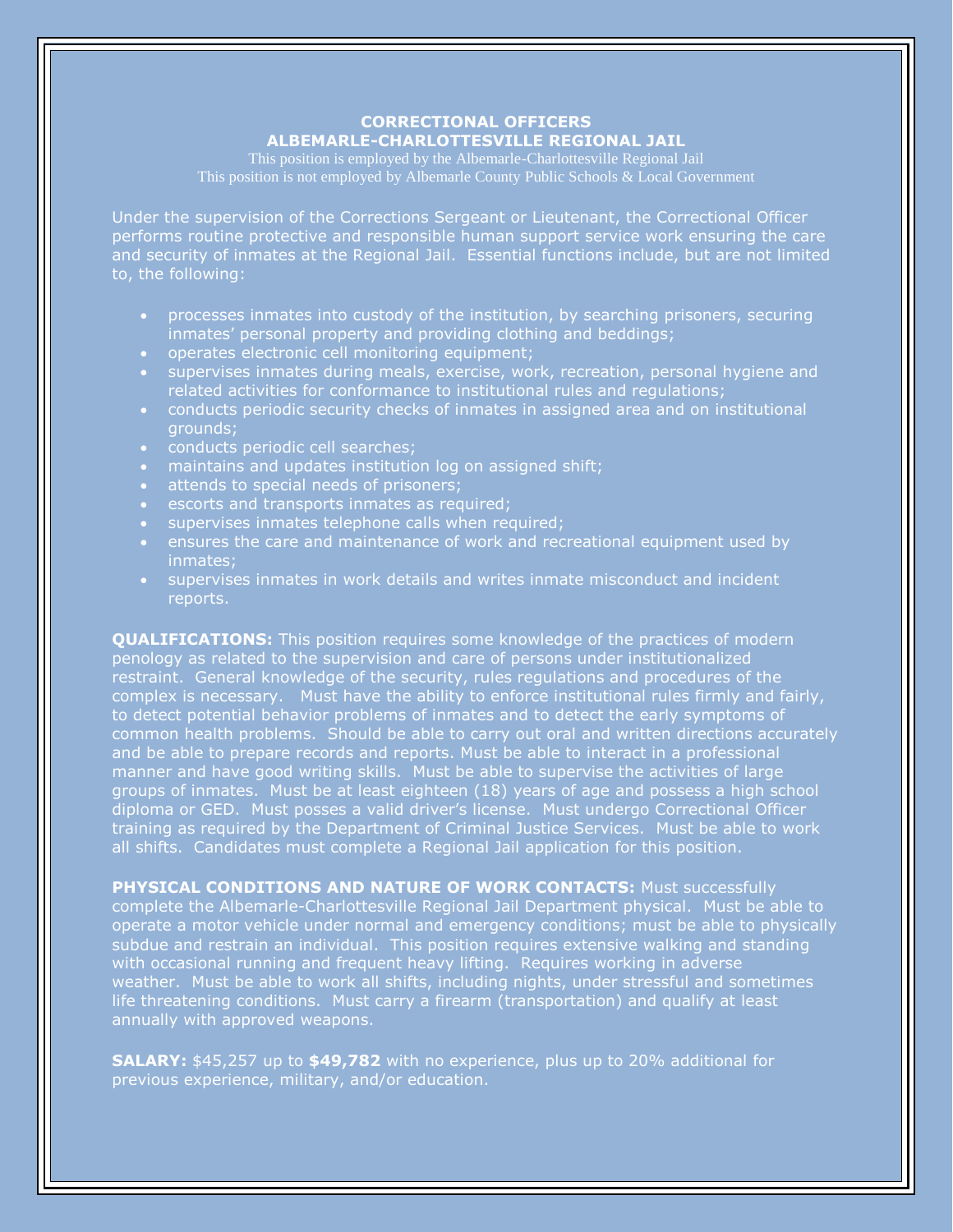#### **DEADLINE FOR APPLICATIONS: Until Filled**

### **FOR ADDITIONAL INFORMATION:**

Sgt. Travis Seiler- (434) 977-6981 x265 or Felicia Morris- (434) 977-6981 x210

#### **APPLICATION:**

Visit **[www.acrj.org/careers](http://www.acrj.org/careers)** or pick up application at the facility.

Applications must be mailed or dropped off at the facility. Please do not fax or email applications.